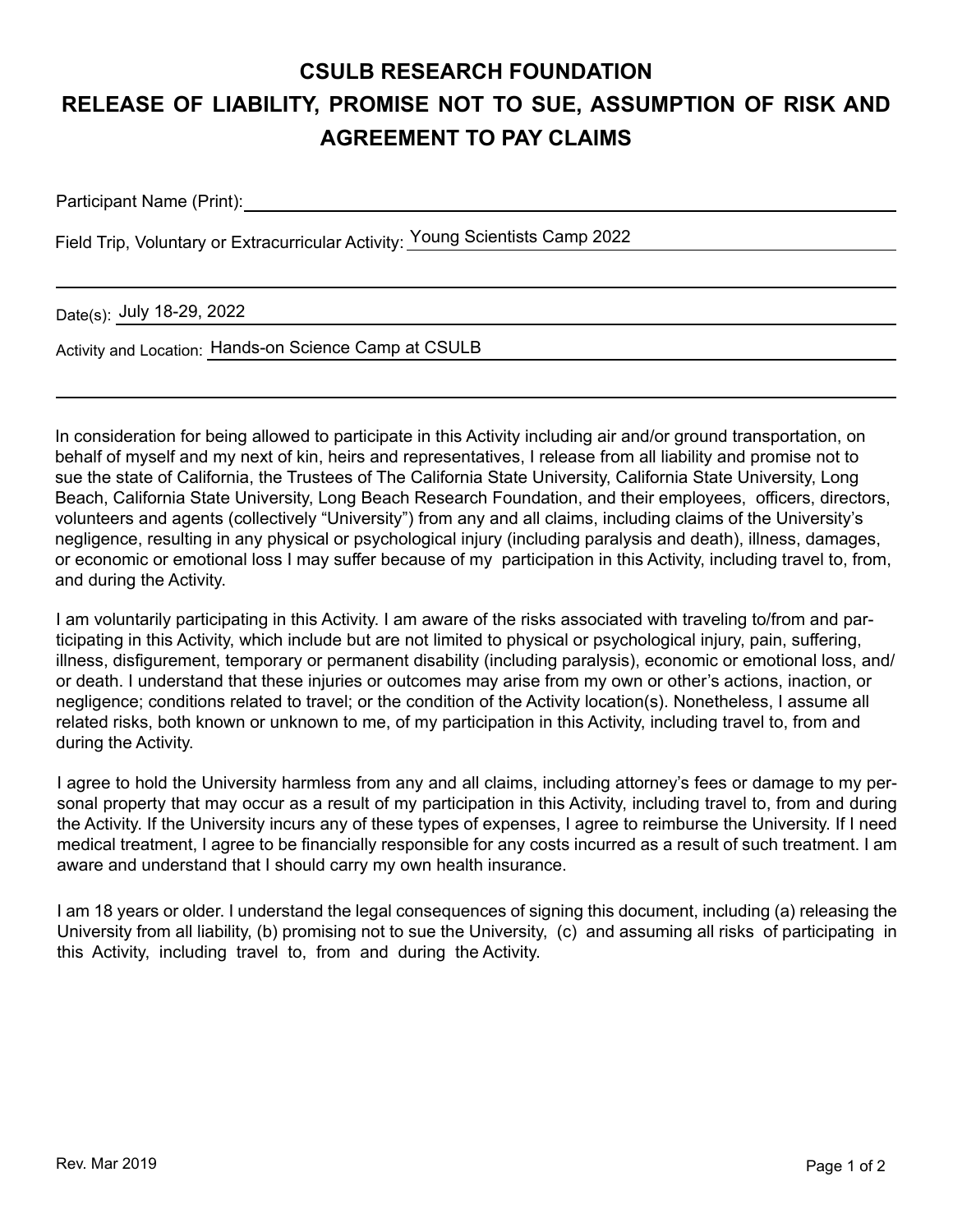I understand that this document is written to be as broad and inclusive as legally permitted by the State of California. I agree that if any portion is held invalid or unenforceable, I will continue to be bound by the remaining terms. I have read this document, and I am signing it freely. No other representations concerning the legal effect of this document have been made to me.

Participant Signature

Participant Name (print)

Date

If Participant is under 18 years of age:

I am the parent or legal guardian of the Participant. I understand the legal consequences of signing this document, including (a) releasing the University from all liability on my and the Participant's behalf, (b) promising not to sue on my and the Participant's behalf, (c) and assuming all risks of the Participant's participation in this Activity, including travel to, from and during the Activity. I allow Participant to participate in this Activity. I understand that I am responsible for the obligations and acts of Participant as described in this document. I agree to be bound by the terms of this document.

I have read this two-page document, and I am signing it freely. No other representations concerning the legal effect of this document have been made to me.

Signature of Minor Participant's Parent/Legal Guardian Name

Printed Name of Minor Participant's Parent/Legal Guardian

Date

Minor Participant's Name (print)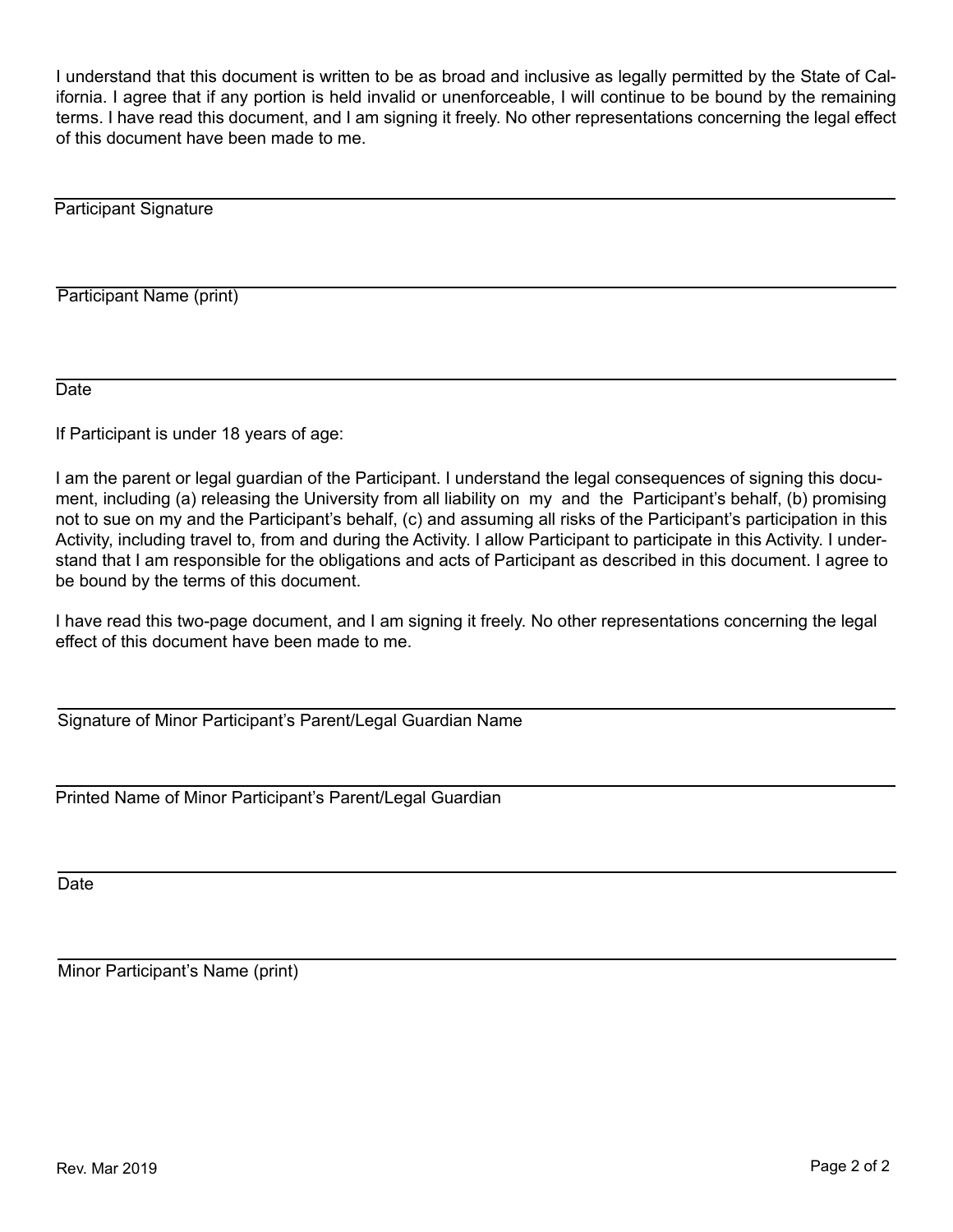## **CSULB RESEARCH FOUNDATION Voluntary Medical Disclosure Statement and Assumption of Risk**

Youth Activity: <u>Young Scientists Camp - CSULB \_ f</u>rom  $\frac{\text{July 18}}{\text{=}}$  , 20  $\frac{\text{22}}{\text{=}}$  to  $\frac{\text{July 29}}{\text{=}}$  , 20  $\frac{\text{22}}{\text{=}}$ 

Participant: \_\_\_\_\_\_\_\_\_\_\_ First Last Middle Age:

The following medical information may be necessary in the event of serious illness or accident. Please complete this form accurately and to the best of your ability. The facts you disclose will be kept confidential and will be used only to help the staff respond to an injury or illness. Failure to disclose accurate and complete information could compound the seriousness of an accident or illness, particularly if you are unable to respond clearly to the medical staff's inquiries. Please print your responses to ensure legibility. **Identify person to Contact in the event of an Emergency by completing the Emergency Contact Form.**

DIETARY RESTRICTIONS: Please describe any known dietary restrictions (i.e., lactose intolerant, food allergies) that the Participant may have or has been known to have:

MEDICATIONS: Please list all medications the Participant are taking or will be taking during this program. All medicines, prescribed or over-the-counter, should be transported in its original packaging with a written prescription to administer. This includes written permission to administer over the counter topical creams such as sunscreen.

TREATING PHYSICIAN'S NAME AND PHONE NO. **CONSIDER AND A PHONE ASSESSMENT ASSESSMENT ASSESSMENT** 

Any special needs we should be aware of?

#### **Assumption of Risk**

I have consulted with a medical doctor with regards to my child(ren)'s personal medical needs. I am aware of all applicable personal medical needs for him/her. He or she has no health related reasons or problems that preclude or restrict his/her participation in this program. I assume all risk and responsibility for his/her medical needs. The Research Foundation and/ or University may, but is not obligated to, take any actions it considers to be warranted under the circumstances regarding his or her health and safety. I agree to pay all expenses relating thereto and release the Research Foundation and/or the University from any liability for their actions.

Parent/Legal Guardian Signature Name of Minor Participant

Name of Parent/Legal Guardian (Please Print) Address of Participant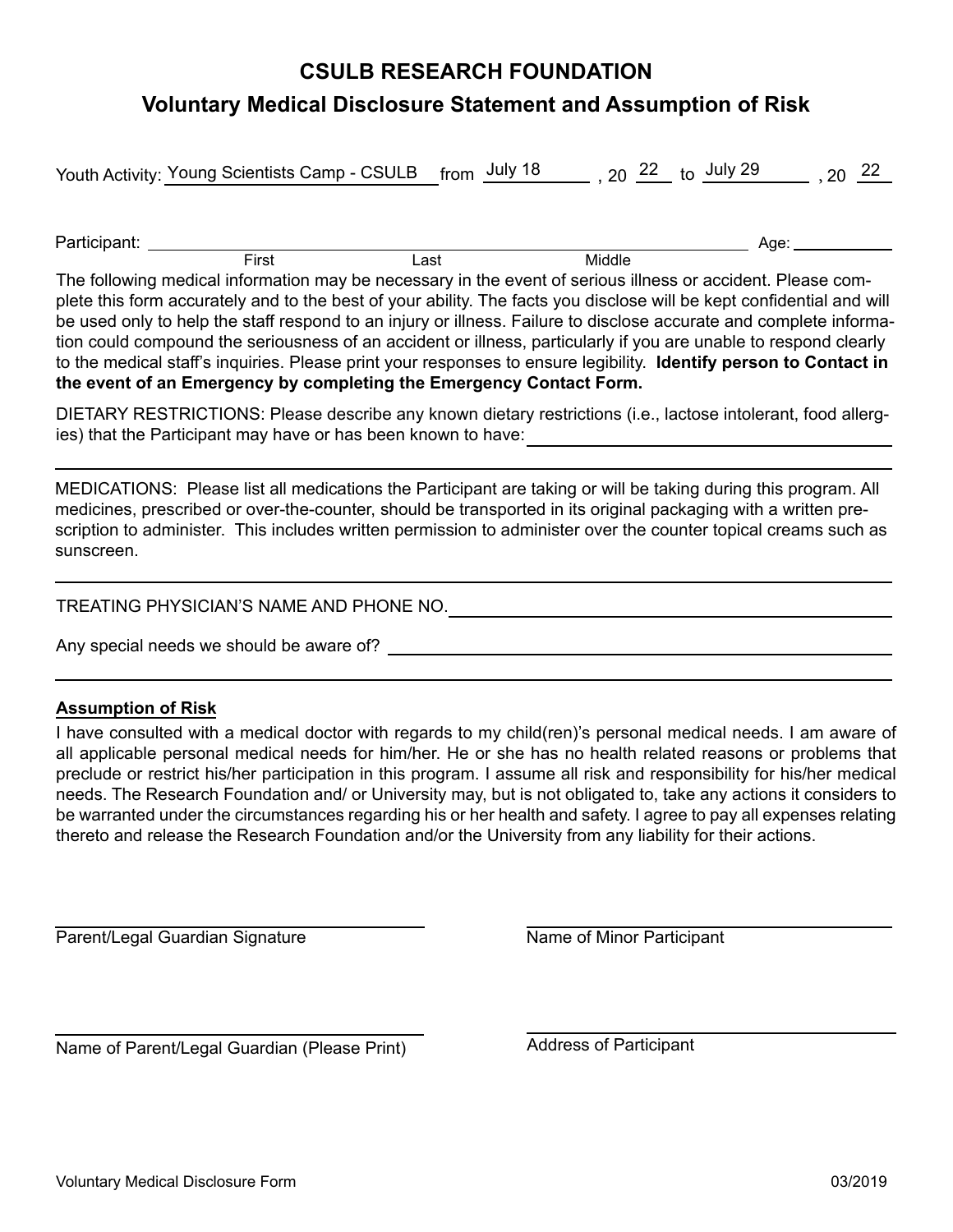## **CALIFORNIA STATE UNIVERSITY LONG BEACH RESEARCH FOUNDATION Youth Activity Programs**

### **Emergency Contact Information:**

In the event of an emergency, the Internal Control of Activity will make every effort to contact the participant's primary contact who has provided an Affidavit for Medical Care. In the event we are unable to contact this parent(s) or legal guardian(s) first, please provide two other individuals that can be contacted in the event of an emergency. I  $\rule{1em}{0.45mm}$  do not want to receive receive any future surveys and/or follow-up information at the contact information provided for Youth Activity purposes only.

| <b>Primary Contact:</b>   |                                            |                                                                                                                                                                                                                                |              |
|---------------------------|--------------------------------------------|--------------------------------------------------------------------------------------------------------------------------------------------------------------------------------------------------------------------------------|--------------|
|                           | <b>First Name</b>                          | Last Name                                                                                                                                                                                                                      | Relationship |
|                           |                                            | Phone No. 2:                                                                                                                                                                                                                   |              |
|                           |                                            |                                                                                                                                                                                                                                |              |
|                           |                                            |                                                                                                                                                                                                                                |              |
|                           |                                            | Email Address: Production of the Contract of the Contract of the Contract of the Contract of the Contract of the Contract of the Contract of the Contract of the Contract of the Contract of the Contract of the Contract of t |              |
| <b>Secondary Contact:</b> | $\mathcal{L}^{\text{max}}$ .<br>First Name | <b>Example 2016</b> Last Name                                                                                                                                                                                                  | Relationship |
|                           |                                            |                                                                                                                                                                                                                                |              |
|                           |                                            |                                                                                                                                                                                                                                |              |
|                           |                                            |                                                                                                                                                                                                                                |              |
|                           |                                            |                                                                                                                                                                                                                                |              |
| <b>Third Contact:</b>     | <b>First Name</b>                          | Last Name                                                                                                                                                                                                                      | Relationship |
|                           |                                            |                                                                                                                                                                                                                                |              |
|                           |                                            |                                                                                                                                                                                                                                |              |
|                           |                                            | Zip Code: _______________                                                                                                                                                                                                      |              |
| Email Address:            |                                            |                                                                                                                                                                                                                                |              |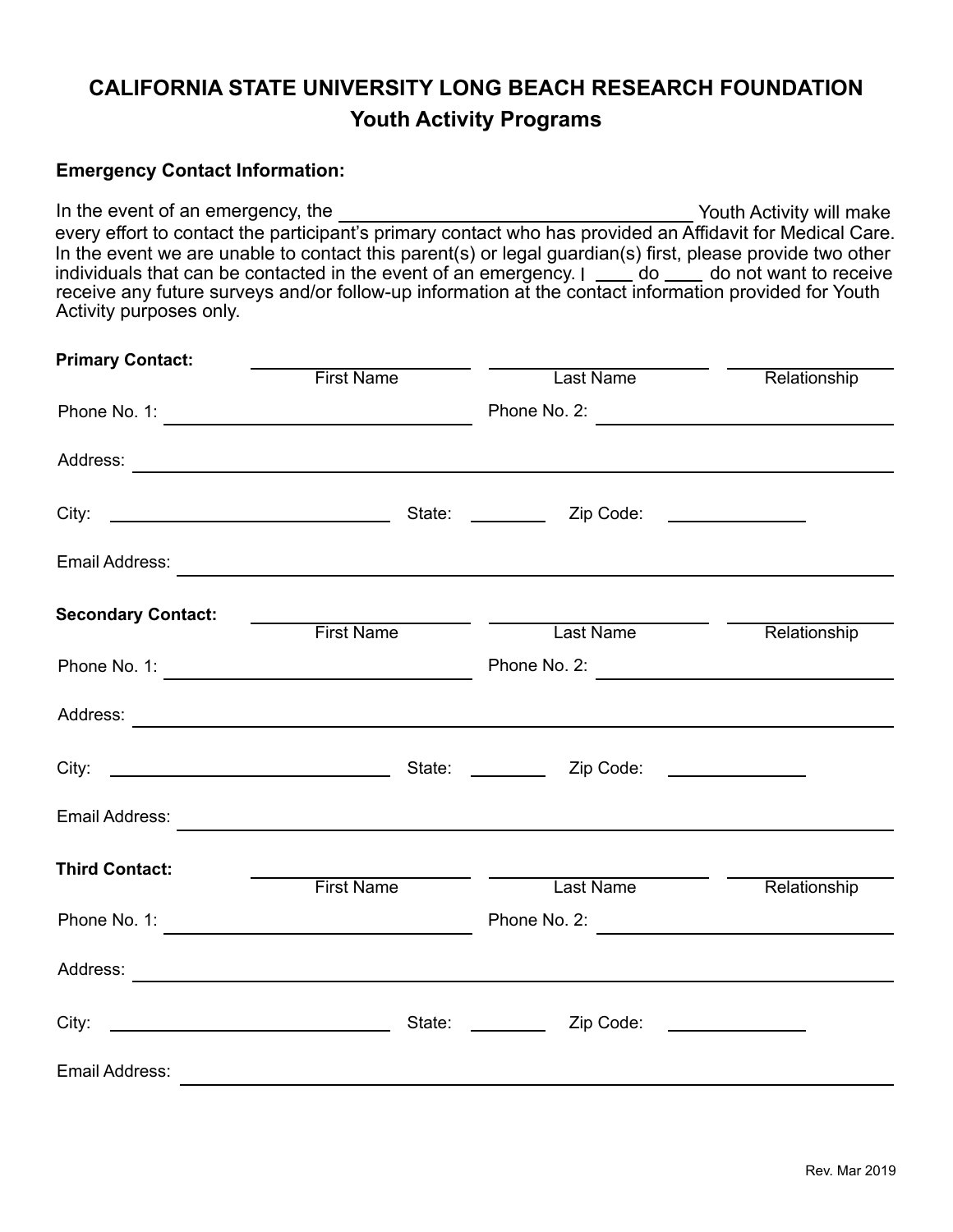## **CSULB RESEARCH FOUNDATION Photo/Video Authorization and Release Waiver**

| Camp Name: Young Scientists Camp |                                        |         | trom |
|----------------------------------|----------------------------------------|---------|------|
| July 18                          | 20 $22$ to July 29                     | 20 $22$ |      |
|                                  | , the parent and/or legal guardian of, |         |      |

(my "Child(ren)"), do hereby grant permission to the **California State University, Long Beach Research Foundation** (referred to as "Camp/Research Foundation") to photograph/video and to publish the said photograph(s)/video(s) of me and/or my Child(ren) on the Program/Research Foundation website and in related Program/ Research Foundation promotional brochures, advertisements and videos for the purpose of promoting the Program/Research Foundation's business worldwide. I hereby waive all rights of privacy and/or compensation for me and my Child(ren), which I, or she/he, may have in connection with the use of my, or her/his, photograph, likeness, depiction or story, or any or all of them, in or in connection with said Program/Research Foundation websites, still photography, or video/film and any use to which the same or any material therein may be put, applied or adapted by the Program/Research Foundation in connection with the promotion of the Program/Research Foundation. I hereby grant the Program/Research Foundation permission to edit, crop, or retouch such photographs, and waive any right to inspect the final photographs.

I, for myself and my Child(ren) and our respective heirs, administrators, successors and assigns hereby release the Program, the California State University, Long Beach Research Foundation, the State of California, Trustees of the California State University, California State University, Long Beach, and all officers, employees, volunteers and agents of each of them from and against any and all claims, liabilities, losses, expenses, causes of action, costs of every nature and/or damages of any kind (including, but not limited to, invasion of privacy, defamation, false light or misappropriation of name, likeness or image, unauthorized republication of image) arising out of, or in connection with, the use of my, or my Child(ren)'s, photograph, name or likeness, or any or all of them, by the Program/Research Foundation for its business promotion activities. I further understand that all grants of permission and consent, and all covenants, agreements and understandings contained herein are irrevocable.

I acknowledge and represent that I am over the age of eighteen (18), that I have read the entire document, that I understand its terms and provisions, and that I have signed it knowingly and voluntarily on behalf of myself and/ or my minor Child(ren).

| Print Child(ren) Name(s): |  |
|---------------------------|--|
|---------------------------|--|

Relationship to Child(ren)

Parent and/or Legal Guardian (Print Name):

Parent and/or Legal Guardian (Signature): New York Channel Control of Date: Date: Date: Date: Date: Date: Date: Date: Date: Date: Date: Date: Date: Date: Date: Date: Date: Date: Date: Date: Date: Date: Date: Date: Date: Da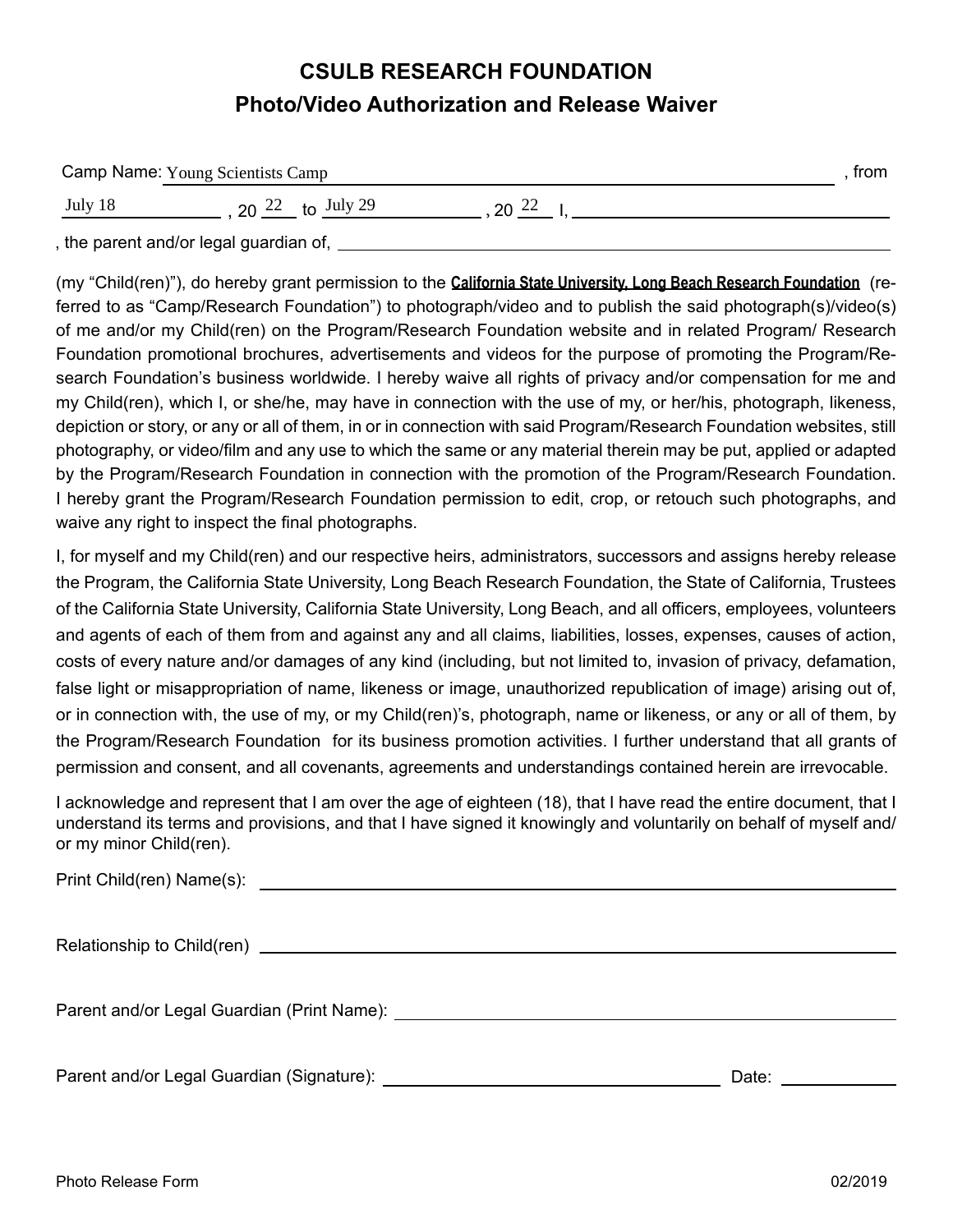

# **YSC PHOTO RELEASE SUPPLEMENT**

You've signed the photo release form. Help us meet your video/photo release desires.

During Young Scientists' Camp (YSC) we post lots of camp pictures to our camp websites (without the use of names). Can your child's image be included on:

| Young Scientists' Camp Facebook Page?                            | $\Box$ YES $\Box$ NO |  |
|------------------------------------------------------------------|----------------------|--|
| Young Scientists' Camp Website/Advertising? $\Box$ YES $\Box$ NO |                      |  |

Occasionally we have press outlets visit camp. Are you willing to have your child interviewed/photographed by press (this will likely include use of their name)?

□YES □ NO